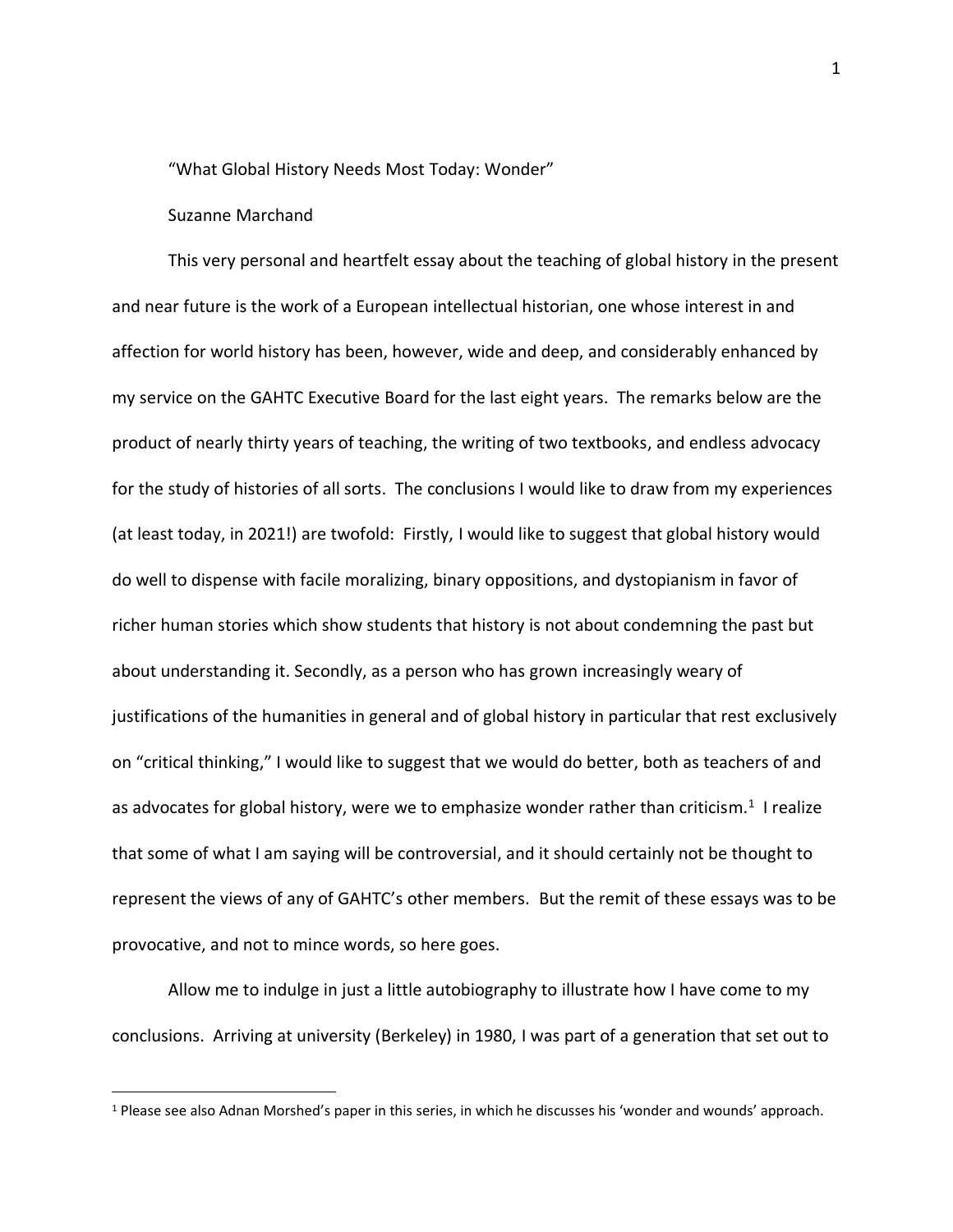question 'the canon,' albeit originally from Marxist and feminist positions; as a graduate student at the University of Chicago, I imbibed a great deal of Foucauldian theory and was drawn to cutting-edge forms of the history of the human and natural sciences. Subaltern Studies was beginning at the time, though I am embarrassed to say that only had a passing acquaintance with what was happening in that field, by way of work I did in the history of anthropology. My dissertation and first book treated the history of classical archaeology and the institutionalization of philhellenism in the German-speaking world.<sup>i</sup> A major chapter in this book did treat the reckless and extortive behavior of archaeologists in Asia Minor, and followup essays treated the history of German and Austrian ethnology as practiced chiefly in Africa. Yet I remained a very Eurocentric European historian, and one whose teaching was even more Eurocentric than my research. I regret to report that my teaching was all too often driven by a kind of coverage mania, and a declensionist narrative that fit my Foucauldian preoccupations as well as the course of German and European history in the first half of the twentieth century.

By about 1993, as a junior professor at Princeton, I had begun to think seriously about world history, and to encounter, and find profoundly important, postcolonial critiques of Eurocentrism. My next book project took up the history of German orientalist scholarship, and while I treated at length and, I hope, with sufficient critical acumen, the cultural history of German colonialism, I found that my evidence could not sustain a discussion of 'the discourse on the Orient' of the sort sketched by Edward Said for Britain, France, and the United States.<sup>ii</sup> Three of my most significant findings are relevant here: 1) that German orientalists were chiefly motivated to enter this field by religion, not by imperialist ambitions, and most of them focused in any event on the ancient rather than the modern world; 2) that popular and scholarly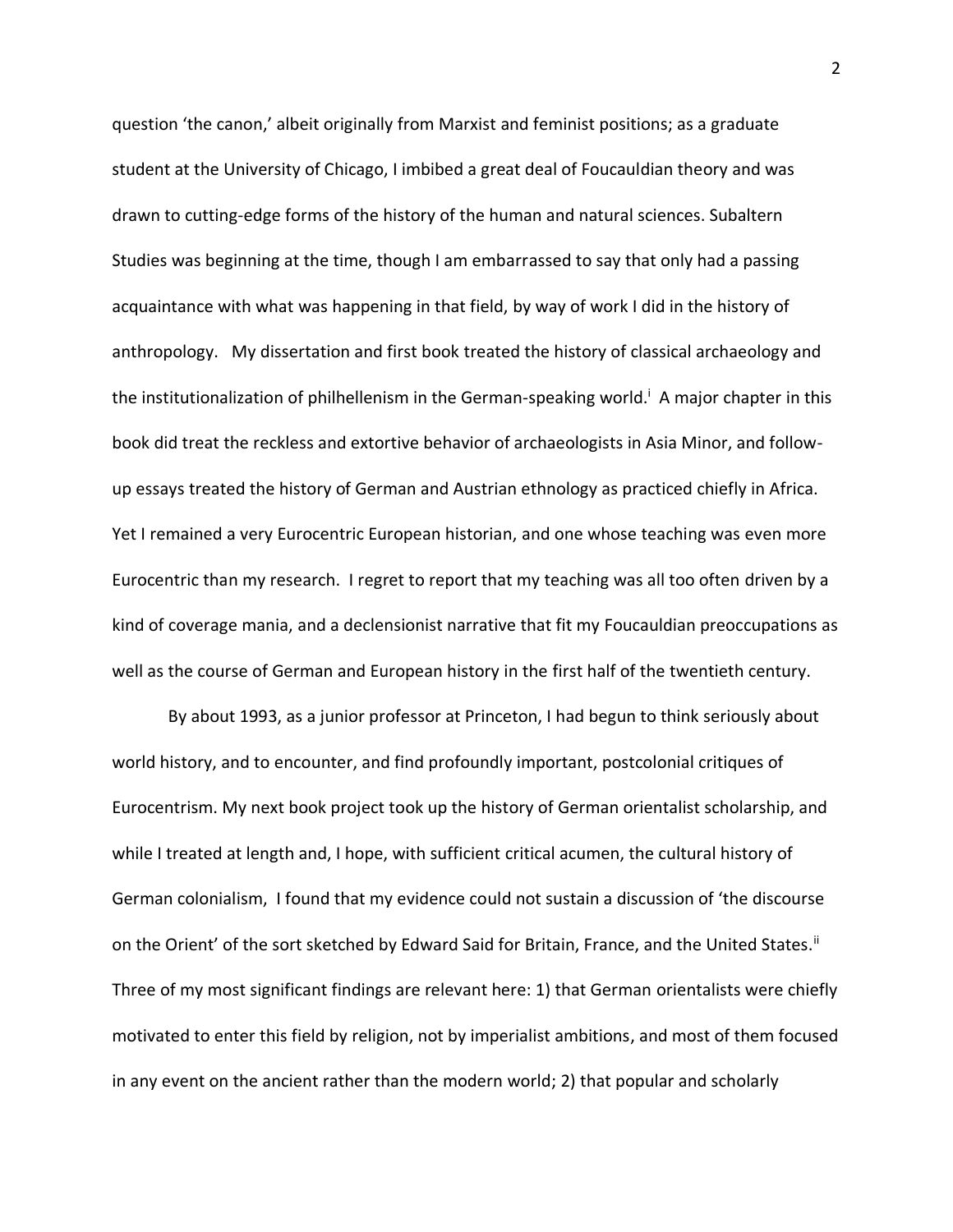orientalism were two quite different things, if occasionally consonant; 3) that European orientalists were often the very people combatting pervasive stereotypes and introducing critiques of Eurocentric modes of thought.<sup>iii</sup> After painful wrestling with the urge to give my work a coherent, critical structure, I decided that it simply would not do, *pace* Said, to lump all linguists, imperial fortune hunters, hawkers of 'orientalizing' porn, and sensationalizing novelists into the same 'discourse.' Some orientalists, of course, had contributed to empirebuilding. Others had tried to forestall it, or simply to show their Eurocentric contemporaries that vast worlds of beauty, creativity, erudition, and ambition lay outside their ken. In the end, I decided that to have been systematically 'critical' would been an act of presentism as well as hubris, and a failure of the historian's duty to understand ideas and behaviors contextually. The reception of this book has generally been favorable, and other work has now shown how fruitful it is not to impose facile oppositions and indulge in blanket moralizing.<sup>iv</sup>

In 1997, in connection with my work on German orientalism, I was invited to join the brainstorming underway on a new world history textbook, one that would reconceptualize the widely-used continent-hopping model for teaching the course (today, India, tomorrow, East Asia). The conversations—and arguments!—I had in the course of many, many weekend meetings with my Princeton colleagues in African, Chinese, Latin American, and US history were extremely generative, and eventually we hashed out a plan for chapters integrated chronologically and thematically and moving across the period from about 1500 to the present, with emphasis placed on the building of overseas empires. But a breakthrough moment occurred when our South Asian specialist rightly accused the group of simply conceiving our story as European history upside down, and of failing to give voice to the resiliency and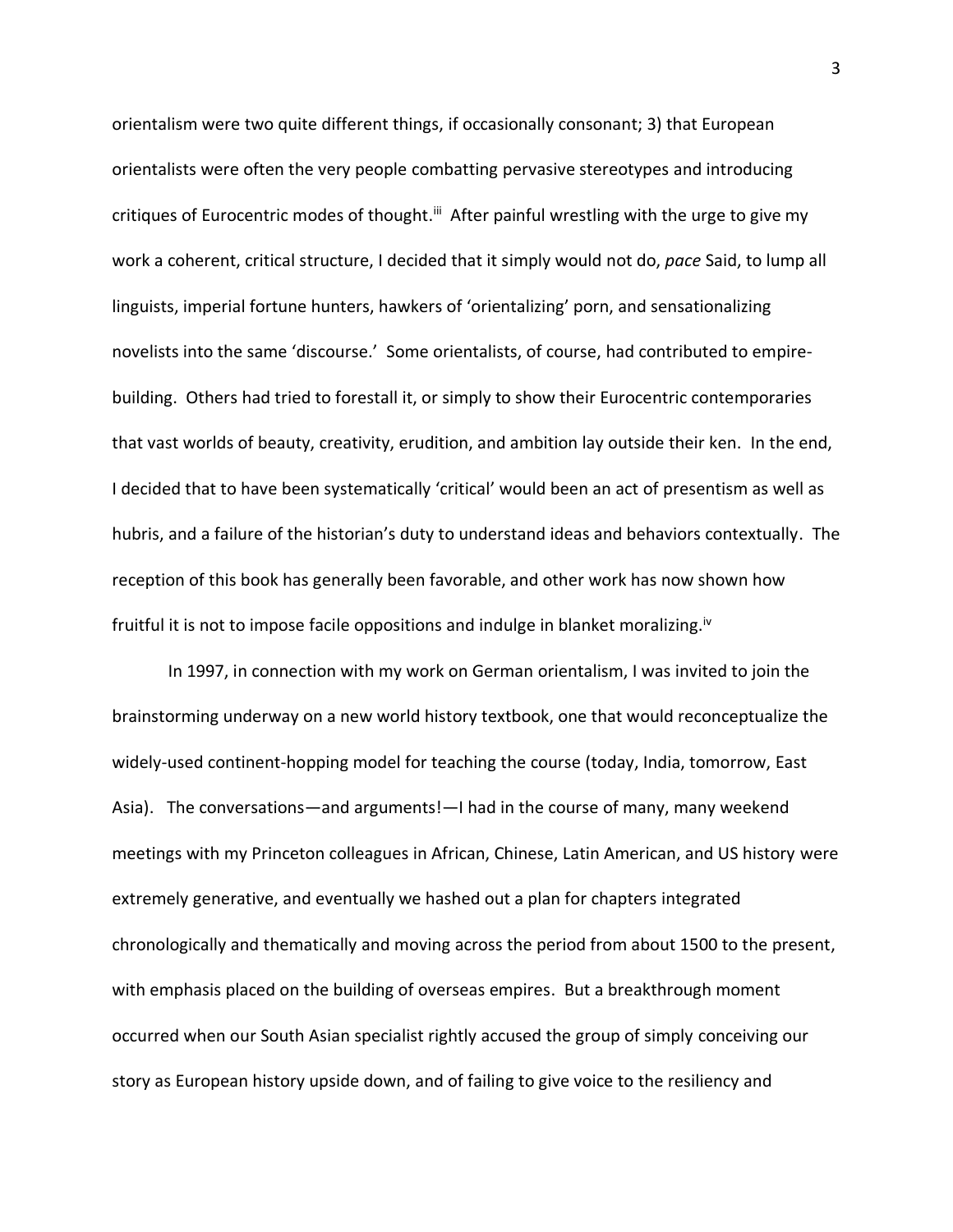autonomy of non-European cultures. Then the Chinese historian pointed out that all of the thematics we had painstakingly constructed to link 'the world' together did not work for China; there, developments such as the division of labor, debates about fashion and status, and the expansion of taxation regimes had occurred 300 or more years earlier than was the case elsewhere. The Russianist noted that Ivan the Terrible had already conquered a massive overland empire by the end of the sixteenth century, long before the British, French, and Dutch really began to extend their holdings overseas. We realized that we had inadvertently internalized a 'winners' and 'losers' mentality which, in its haste to be critical of Europe, failed to appreciate the richness of each context and the complexity of global interactions.

We ended up completely rethinking our book, and titling it: *Worlds Together, Worlds*  Apart,<sup>v</sup> to give voice to those otherwise caricatured merely as history's victims, and to do justice to both the connections (imperial, commercial, cultural) and the non-globalized particularities of local and regional societies. Out of this conversation about the need to offer more than West-bashing came our most innovative and dramatic chapter, "Alternative Visions of the Nineteenth Century," which treated several significant non-western models of the modern such as Islamic revivalist movements on the Arabian peninsula and in West Africa, Shaka's building of the powerful Zulu kingdom, and the Taiping rebels' reimagining of "the heavenly kingdom." Many of these alternative visions succeeded, at least for a time, and in the long run, some of them have probably been more significant for inhabitants of these areas than were periods of Europe's influence. Many of them, too, involved significant violence; Europeans have never had a monopoly on that. Another lesson learned: modernity isn't all about Europe and did not arrive anywhere in the same way; nor did was it adopted, imposed,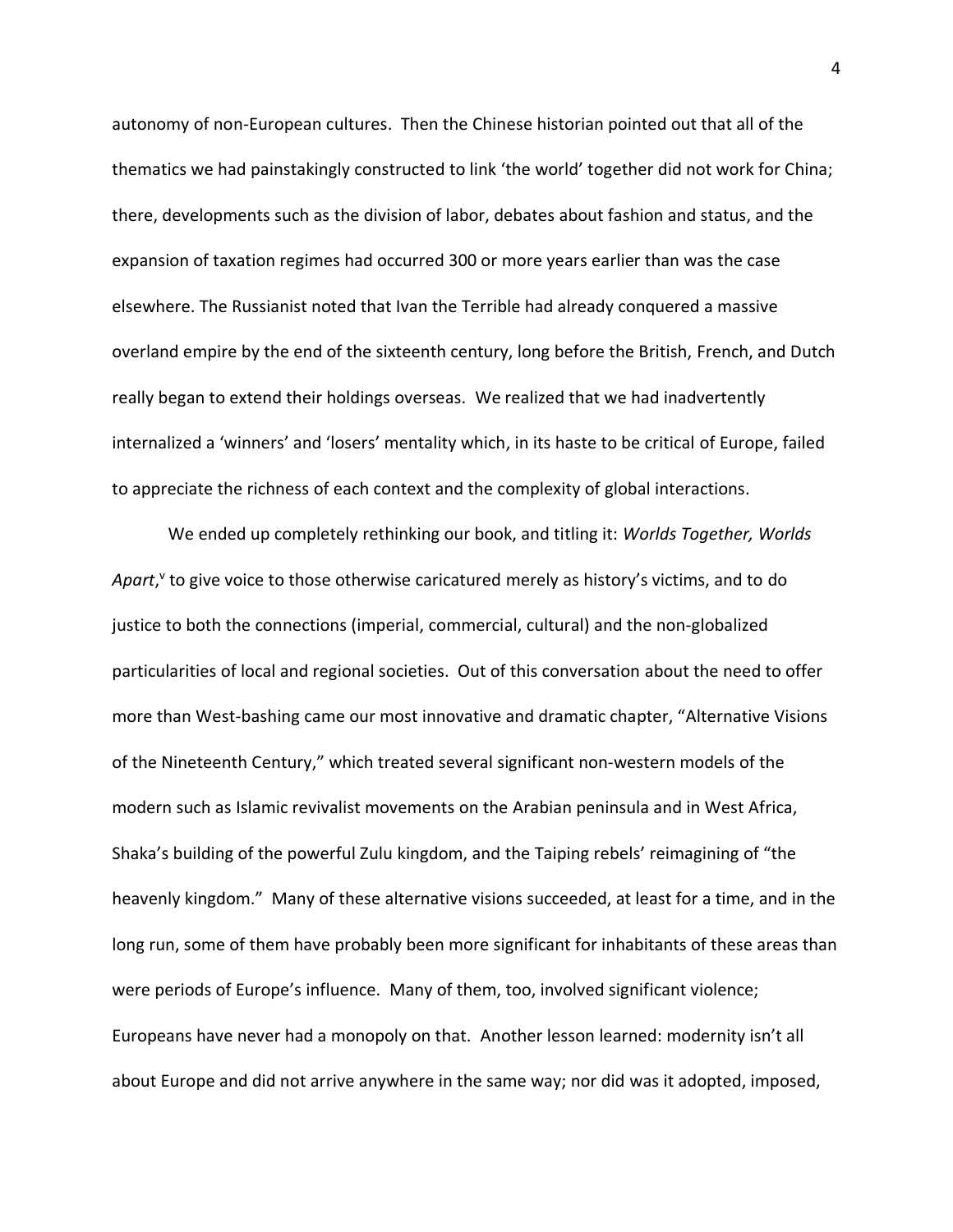or displaced without significant resistance and, usually, violence. if one makes the mistake of overlooking its modernity's many forms, one may overlook the many particular histories that make our postcolonial world what it is today.

A further movement in my anti-critical odyssey came in Berlin in the year 2000 when I was privileged to hear a sublime lecture given by the then young Iranian-German religious studies scholar Navid Kermani. In this essay, the foundation for his subsequent book, *The Terror of God: Attar, Job, and the Metaphysical Revolt*, Kermani delved into the deep and powerful semi-universal tradition of quarreling with God, which Christians have generally downplayed. In this talk, Kermani introduced me to the late twelfth-century Sufi mystic, poet, and doctor Attar, who posed the same agonizing questions of Allah that the biblical Job and so many Holocaust victims asked of Yaweh: why, God, if we are your creatures, do you allow us to suffer so?<sup>vi</sup> Are you not weary of watching us suffer? Kermani's talk moved me powerfully and persuaded me to care about world literature and history in a way the critical thinking of my formative years had not: he taught me that my romantic soul could be touched and widened by the wonderful creations of the non-West about which I had heard and read too little in my desire to be 'critical.'

One reason I was so moved by Kermani's talk was that it was a beautiful invitation to appreciate the depth and power of Attar's philosophy; another was that the subject matter fell so far outside of my field that it never occurred to me to listen 'critically.' I knew enough to understand the agility of the philosopher's reasoning and the expanse of his knowledge; but I certainly never expected to be asked my scholarly opinion on the content. Rather than larding the introduction with theory, Kermani got right to Attar, and made his work the centerpiece of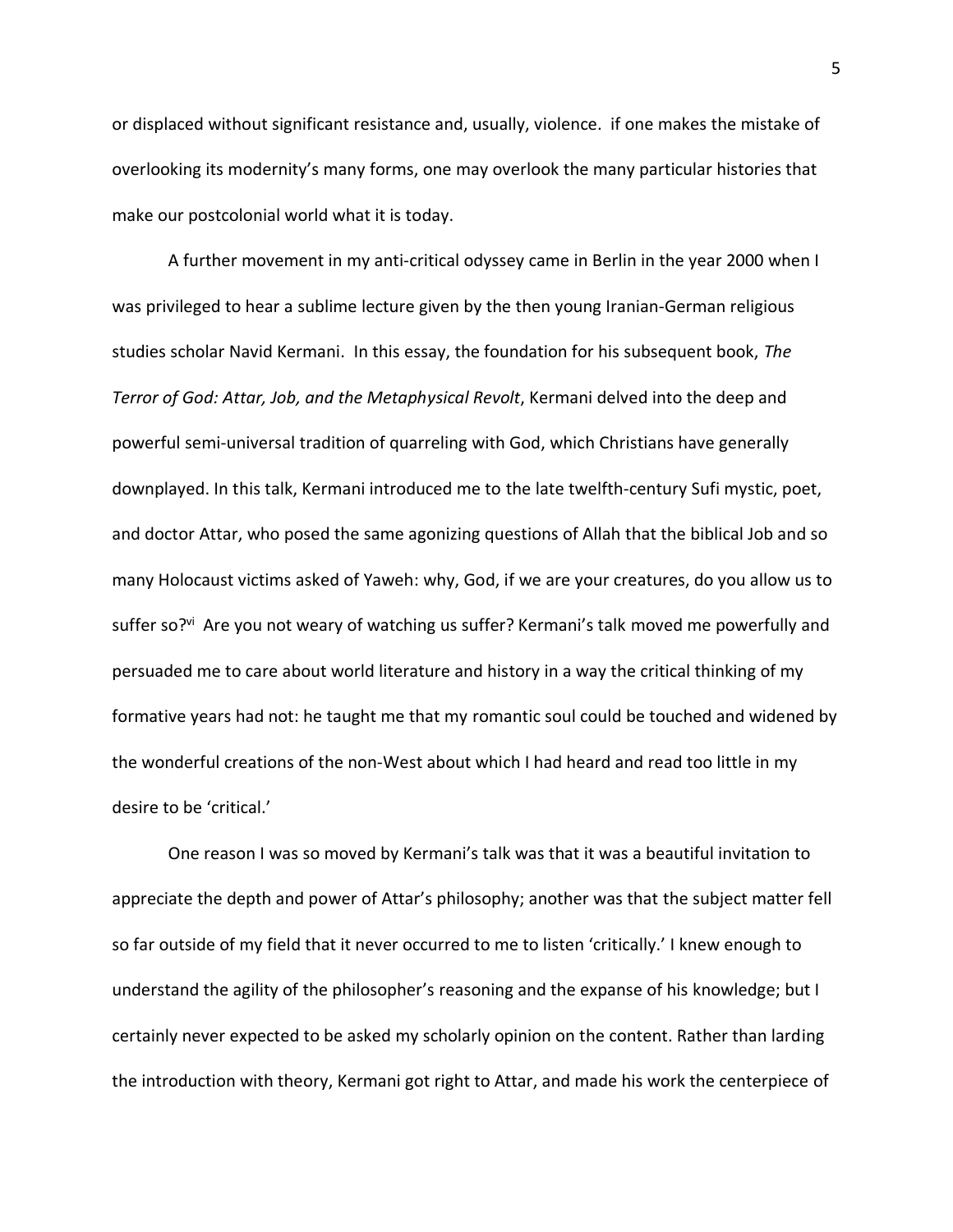his talk. It occurred to me then that sitting in his lecture I was experiencing the joy I had felt in my own great undergraduate courses, on Russian literature and German philosophy, enthralled by a teacher who wanted to introduce me to something unfamiliar (or defamiliarize the familiar) and to teach me to wonder at some aspect of humankind's wider experience rather than trying to score points, as it were, by simply denouncing the persons of the past. I resolved that I would give up teaching undergrads as if I were preparing them for general exams accompanying lectures with too many theoretical frameworks and too much historiographical baggage—and try to teach like Kermani, with spare theory and concealed secondary-source underpinnings, and with the unfamiliar thing, whether it be Henrik Ibsen's "The Wild Duck" or the Qing Dynasty, in the limelight.

My work with the GAHTC over the last eight years has ratified this change of heart and made me a better teacher and historian as a result. I have been introduced to the magnificent tilework of the Masjid-i-Shah mosque in Isfahan, the glorious woven ceiling of the Royal Palace at Nyanza, Rwanda, the jewel-like painted Church of St. George in Voronet, Romania, the astounding rock-cut marvels of Java's Borabudur, none of which I knew anything about before I joined the GAHTC. I have also learned from GAHTC modules to appreciate more subtle accomplishments and bits of infrastructure; the ingeniousness of Meso-American granaries; the intricately-constructed homes built by ordinary women in Kenya; the modest but critical 'public spaces' represented by Ottoman coffee houses and Mesopotamian gardens. Perhaps because it is so very visual, but also because it is so very particular, architectural history has a unique power to entice us into unfamiliar worlds, and to hold us there, as we seek to comprehend them and their makers. These sites and images act as alluring invitations to our students, to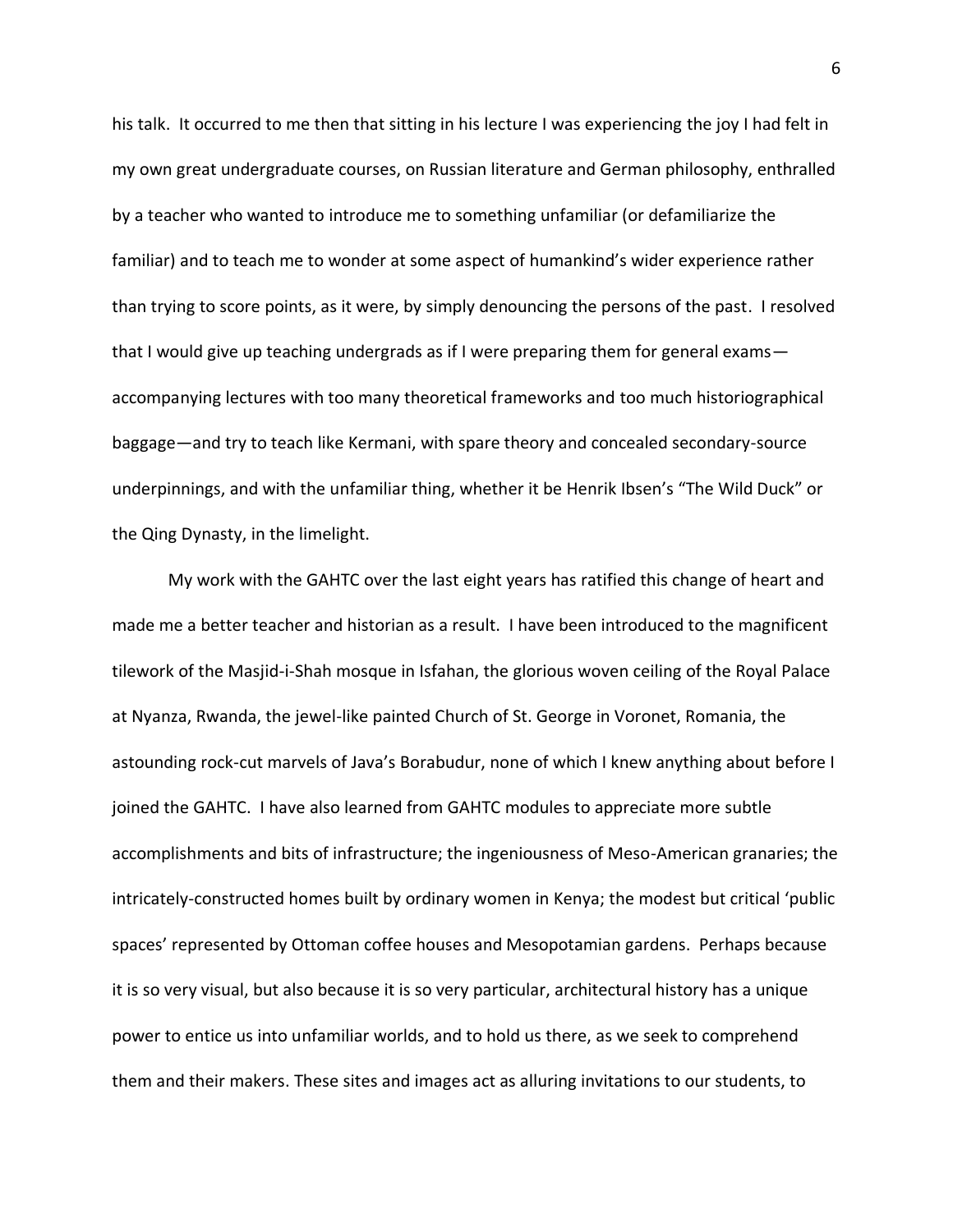begin a conversation that goes beyond West-bashing about what the global was, is, and could be.

What I would like to do in the remainder of this paper is to provide a further defense of wonder, along the lines laid out by the brilliant medieval historian Caroline Walker Bynum in her AHA presidential address some 25 years ago. (One might reprove me for returning to an essay conceived so long ago, but I maintain there ought to be no statute of limitations on good historiographical ideas!) In the published version of this talk, Bynum discussed medieval conceptions of wonder, arguing that whether they were discussing exotic locales, miracles, or improbable stories, writers of the period conceived the act of *admiratio* as something that was "cognitive, non-appropriative, perspectival, and particular." Wonder could be associated with paradoxes, with mixed or composite things, with stories meant to amuse and instruct, and was not so much the opposite of reasoning as of generalizing. Like Aristotle, medieval thinkers tended to see wonder as the first step toward knowledge, vill yet their wonder-reactions were not directed at imitating or using that knowledge; they were, instead, profoundly respectful of the diverse particularities of the world. She contends that even if wonder seems an oldfashioned approach, "we write our best history when the specificity, the novelty, the awefulness, of what our sources render up bowls us over with its complexity and its significance." This is equally true, Bynum concludes, for the teaching of history, where our job must be "to puzzle, confuse, and amaze. . . . For the flat, generalizing, presentist view of the past encapsulates it and makes it boring, whereas amazement yearns toward an understanding, a significance, that is always just a little beyond both our theories and our fears."''iii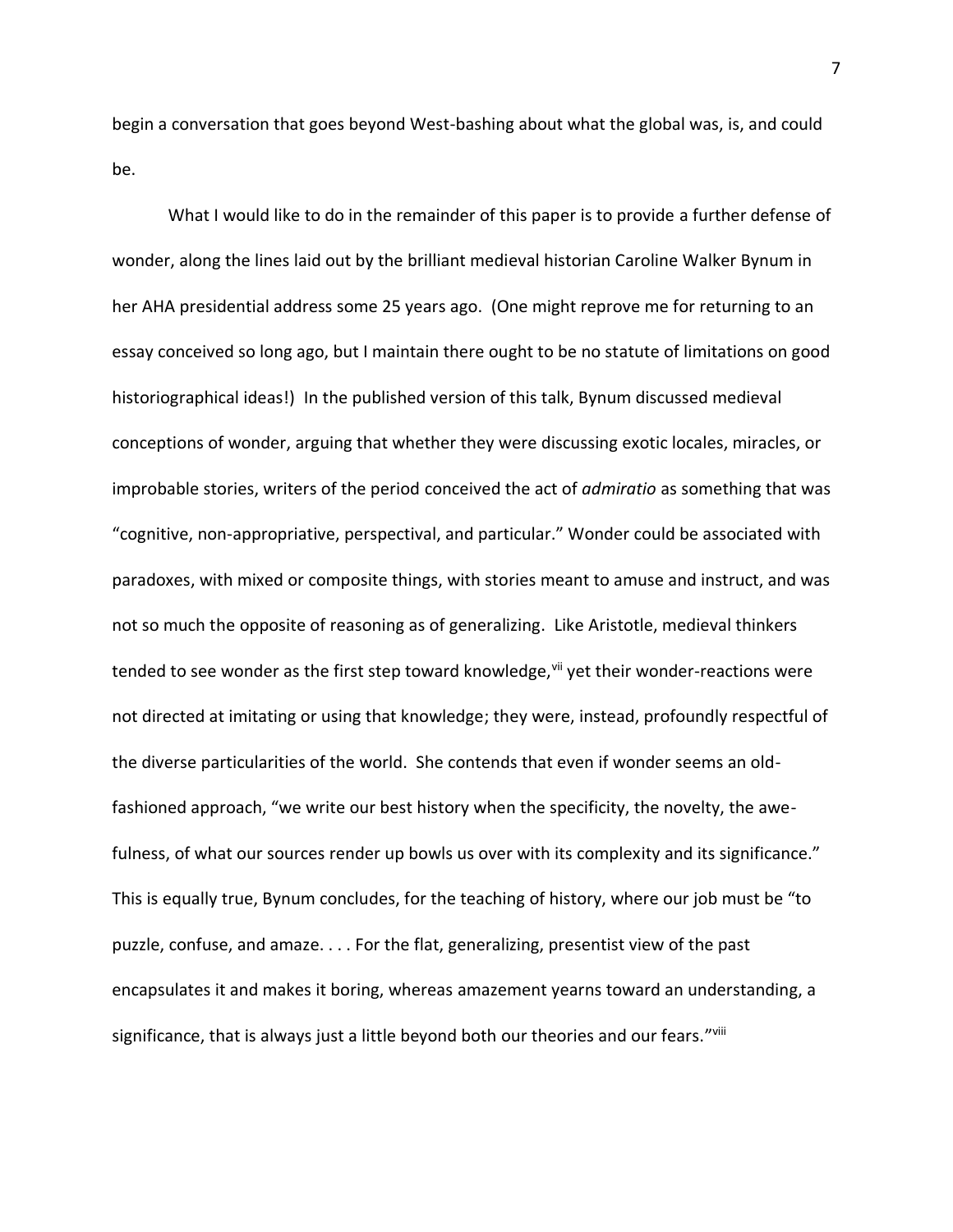For Bynum, medieval wonder offers a model of non-appropriative admiration for the world's diversity and a means to continually astonish ourselves with the particularities of experience, past and present. But I would also like to emphasize the cognitive virtues of introducing the unfamiliar as well as what we might call the moral force of speaking to the heart. Although contemporary neuroscientists find wonder and curiosity difficult to study, some of their findings are indicative. A recent paper by Celeste Kidd and Benjamin Y. Hayden, for example, argues that we are at our most curious when we don't fully understand something, as in a trivia game in which we can offer a guess, but are not sure of the answer. As curiosity seems to be a behavior aimed at the reduction of uncertainty--an uncomfortable neurological position for human beings--we are at our most curious when we are exposed to stimuli that we don't fully comprehend. Indeed, tests show that respondents actually chose unusual images over familiar ones when there was no apparent benefit to doing so, leading the researchers to conclude that "…we have a tendency to seek out new and unfamiliar options, which may offer more information than familiar ones."<sup>ix</sup> Perhaps our own brains seek novelty and difference in order to train themselves to cope better with the many uncertainties life throws at us! This is to suggest by other means a truth that world historians have spoken for many years: in introducing our students to unfamiliar wonders, perhaps especially those we may never fully comprehend, we are preparing them to thrive and even exult in a world teeming with things they need to be curious, brave, and creative enough to try to understand, even while maintaining a position of humility (remember Bynum's admonition that we yearn toward an understanding that is always just beyond our theories and our fears).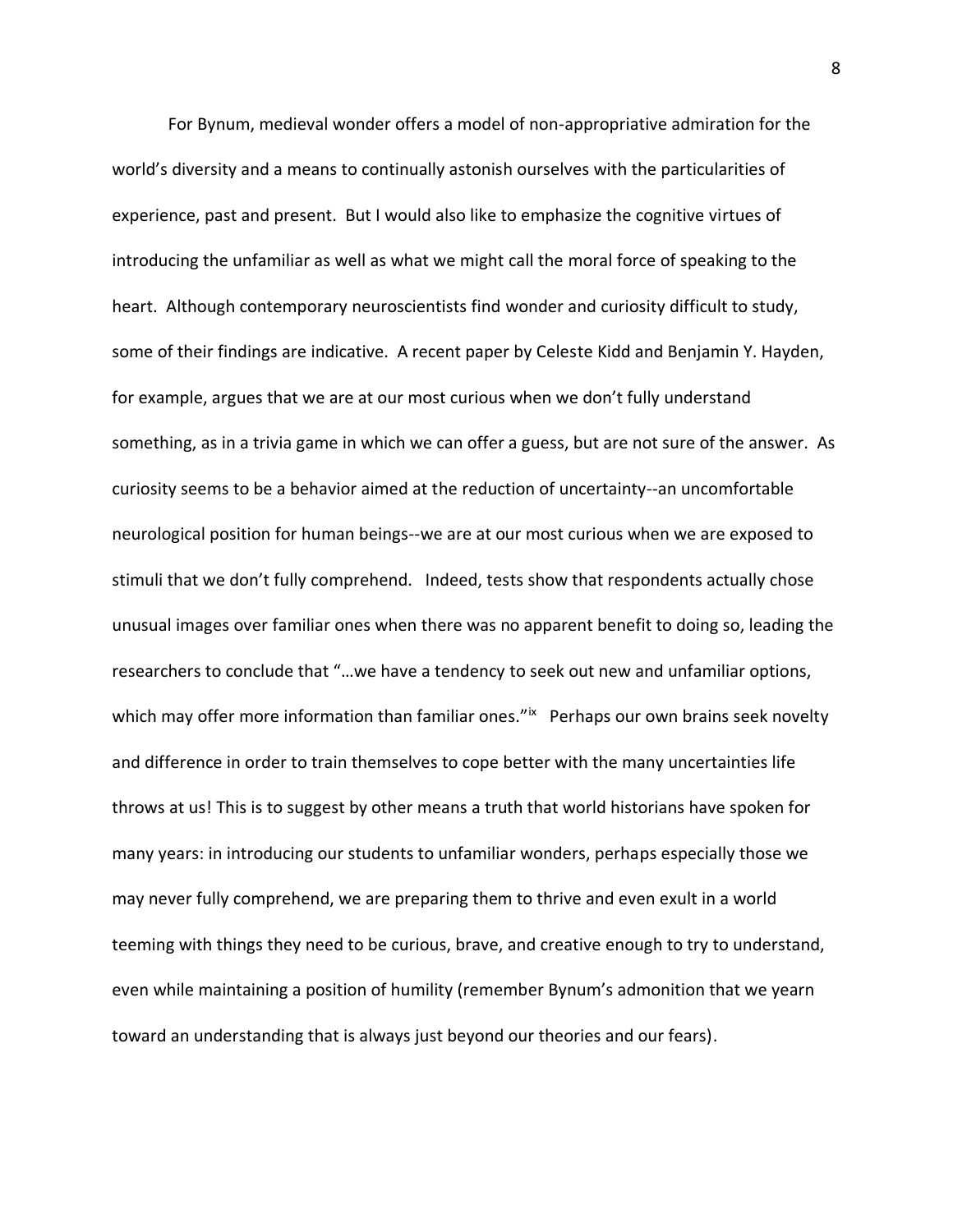If wonder, properly conceived, might be good for building our brains, perhaps, too, its surplus of meaning and its aesthetic qualities might make it a more powerful formative force than critical reasoning for young adults. The problem with criticism, as the 21-year-old Alexander Pope understood already in 1709, is that it entices us to be picky or even meanspirited, to amplify authors' failings rather than their accomplishments. Critics tend to delight in finding imperfections, setting an impossible standard for mortals. "Whoever thinks a faultless piece to see," writes Pope, "Thinks what ne'er was, nor is, nor e'er shall be." Today, even more than in Pope's era, "criticism" tends to imply negative evaluation only. Thus we, and our students, presume that to critique the actions of a person, the rhetoric of a poem, the operations of an institution, or the composition of a work of art is to say something unpleasant about these things. The habit of thinking that to be critical is to be negative, and, conversely, to be positive about anything is to be uncritical, is difficult to shake; just ask any grad student foolish enough to say in seminar: "I thought this was a terrific book!" The implications of these assumptions are, I think, far-reaching, and particularly problematic for the teaching of undergrads as they strongly incline us to a judgmental present-mindedness that both does violence to our histories and impairs our empathetic inclinations. This is definitely not a set of inclinations we want to instill in the (mostly) young adult we teach! While wonder suggests we don't know all, and usefully reminds us to adopt a posture of humility, critical reasoning, at least in its current form, suggests we never have had any good answers, and that, I submit, is not a healthy attitude for historians, and human beings in general, to take.

Another problematic aspect to criticism is that even in its early years, it tended to be associated with an overly cerebral and even cynical perspective on the world. Kant's three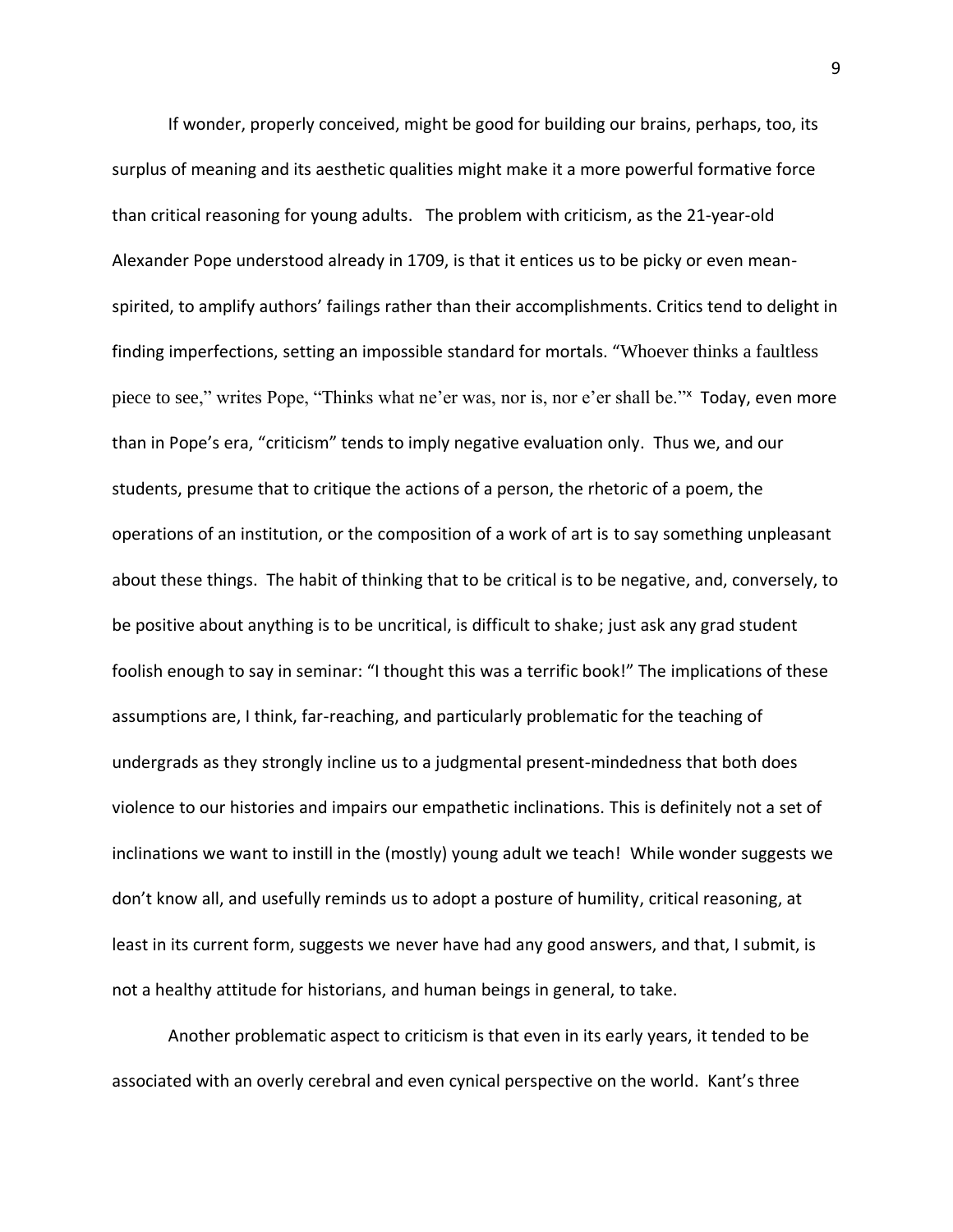critiques (1781, 1788, 1790), meant to provide the secure, philosophical foundations on which the sciences, moral action, and aesthetic judgment could be established, reinforced the association of criticism with abstruse brainyness and the meticulous drawing of the boundaries for inquiry. This is why Friedrich Schiller, in 1793 his *Letters on the Aesthetic Education of Man*, argued, with both Kant and empirical sciences as his targets, that the great problem with critical reason is that it fails to touch the heart. Poetry and art, on the other hand, engage the individual as an integrated, feeling, sensing, *and* thinking being. Aesthetic experiences—like wonder, in Aristotle's view—come first, *before* knowledge, as a premonition and promise of comprehension; the enduring power of what he calls 'noble' art actually consoles and heals us as natural, mortal beings, inspiring us to perfect ourselves as a species. As Schiller writes in his ninth letter, "Long before Truth shines her triumphant light into the depths of the heart, the poetic imagination catches its rays, and the summits of humanity will be glowing even as humid night lingers in the valleys."xi Poetry offers us an inkling, an anticipation, of truth that makes us want to understand and to make those truths our own.

For this romantic thinker, aesthetic experience allows the mind to play with reality and to exert formative effects on the building of the self (rather as our cognitive neuroscientists suggest that we seek out unfamiliar stimuli to build our brains). It was the means to an education beyond the technical and the deterministic—remember that Schiller was writing in an age in which most of his countrymen were fated either to have no education at all, or to only be educated to take up their father's professions (and his female contemporaries were to be educated only to run the household, or as servants or serfs to be commanded by their husbands and their betters). Conjured to counter these realities, Schiller's ideal of aesthetic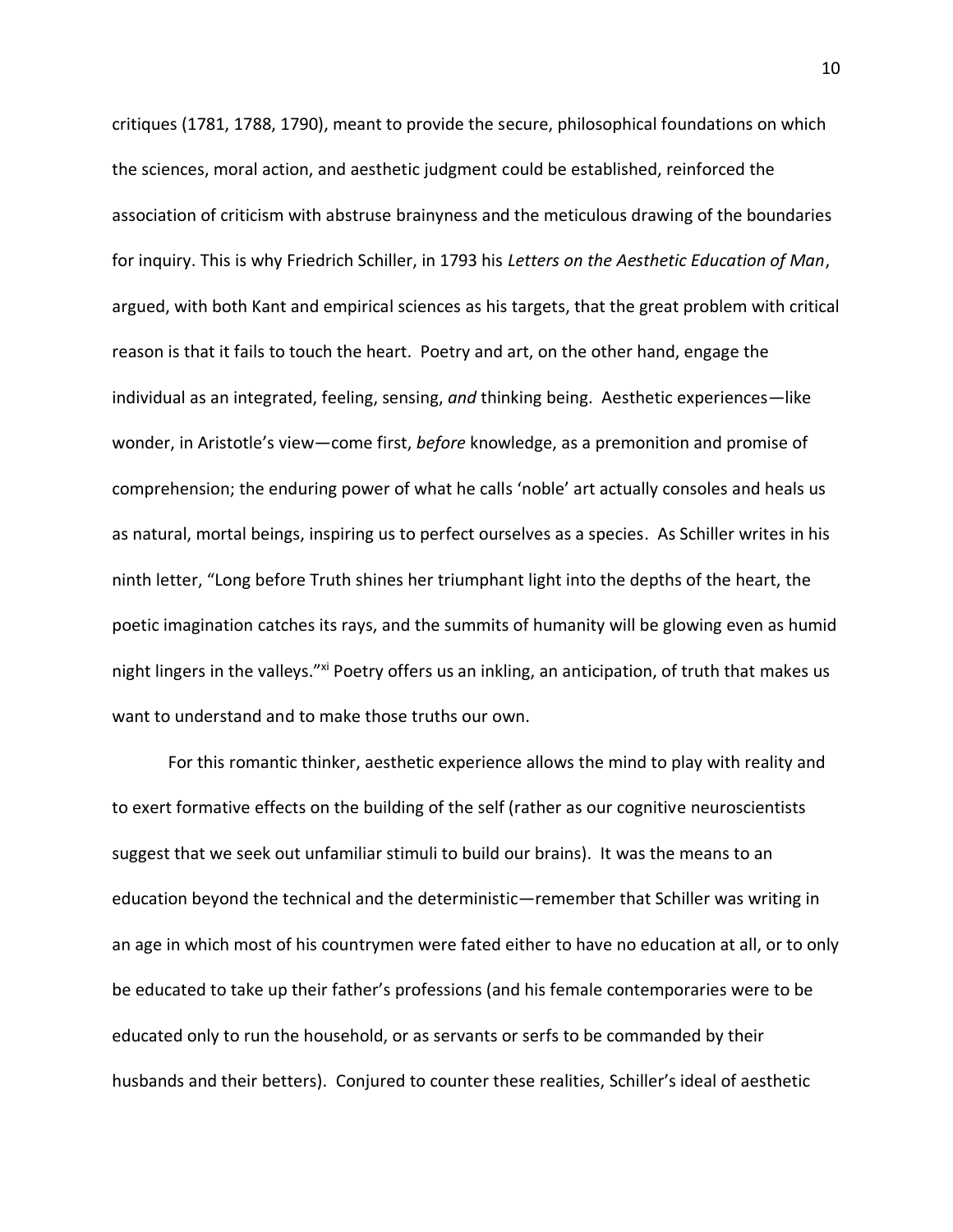education was conceived in eighteenth-century terms we would now largely reject. But its premise was one we still, I think, embrace, that is, the belief that education ought to form the royal road to becoming who we are—a motto coined by the Greek poet Pindar, but famously repurposed by Friedrich Nietzsche--at the highest level of self-unfolding.<sup>xii</sup> All of my years in the classroom, as a student and as a teacher, have amply proven Schiller's insights to me: engaging the heart *first* is the most successful way to leave a lasting impression on students of any age. To do this, too, is to give our precious charges the fullest scope for their own self-discoveries.

I mentioned cynicism above, and I would like to briefly return to that subject, in view especially of our current political, social, and institutional situations. I have become alarmed by just how cynical our students have become, about politics, about the media, about authorities of all kinds. This is a stance that erodes hope and torpedoes compromise. I would say the same about dystopian views of capitalism, gender relations, race, and the environment, which I see as corrosive and also, ultimately, a recipe for either extremism or quietism. I believe in humancaused climate change, but as a child who saw Los Angeles' skies transform from orange to at least vaguely blue after the banning of leaded gas, I have also seen the power of human advocacy and decision-making in reversing at least some damage. Similarly, no historian can miss, or should omit to mention, the enormous structural and attitudinal changes in the treatment of people of color, women, and members of the LBGTQ community that have occurred in the last 30 years, a relatively short time span in world history. Of course, this is not to say there is no racism, chauvinism, or injustice left to combat, nor to criticize any of those who speak about the *longue durée* of these evils! But such changes should give us some confidence that we can make further, even dramatic, progress. When we accentuate the glass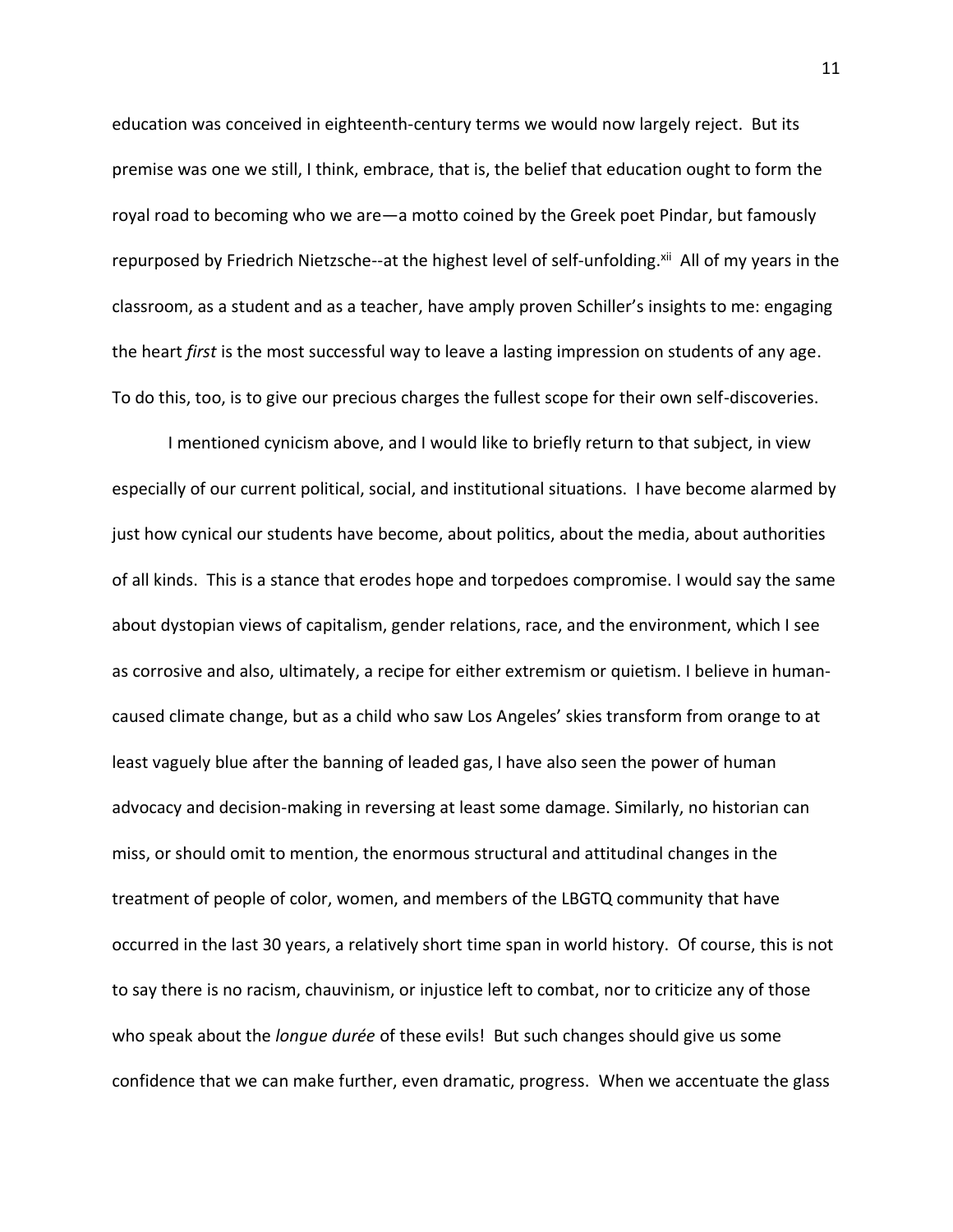half empty, we may, inadvertently, be damaging our students' belief that positive change is, after all, possible.

Cynicism, for historians, may also have the unfortunate outcome of undermining one of our key principles, that of the contingency of events. In writing WTWA, we deliberately began the world's 'modern' chapter with the Mongol invasion rather than with the Columbian expeditions. This was our means to render Europe's emergence as a world power a surprise, and to showcase the superior wealth, sciences, and commercial linkages of Asia and many African polities, and we hoped to show that there was no straight line from Columbus to Lord Curzon, so to speak. Unfortunately, we were talked into publishing some 'splits' of the book (that is, specialized editions) for the many colleges where world history has been divided this way—though we still insisted on beginning with the Chinese explorer Zheng He rather than with Columbus. In any event, I fear that in many places the cynical West-upside-down view has been adopted because it is easier to square with the old-fashioned rise of the West thesis, and with an all too easy narrative of victimization of the rest which takes away all contingencies and the agency of local rulers and peoples. Students get the false impression that Europe was somehow fated to conquer the rest—and in fact did completely extirpate all local cultures. This leaves no room for the nuanced world history we have learned from such experts as Christopher Bayly or Jürgen Osterhammel, xiii and the multiple different experiences of (just to select a few) China and Algeria, South Africa and Mexico, Vietnam and Japan.

Again, to tackle this issue need to get more real exposure to and knowledge of the many non-western nations into our courses, and to teach students not cynicism, but the nonappropriative admiration for the astonishing diversity of global experiences that Caroline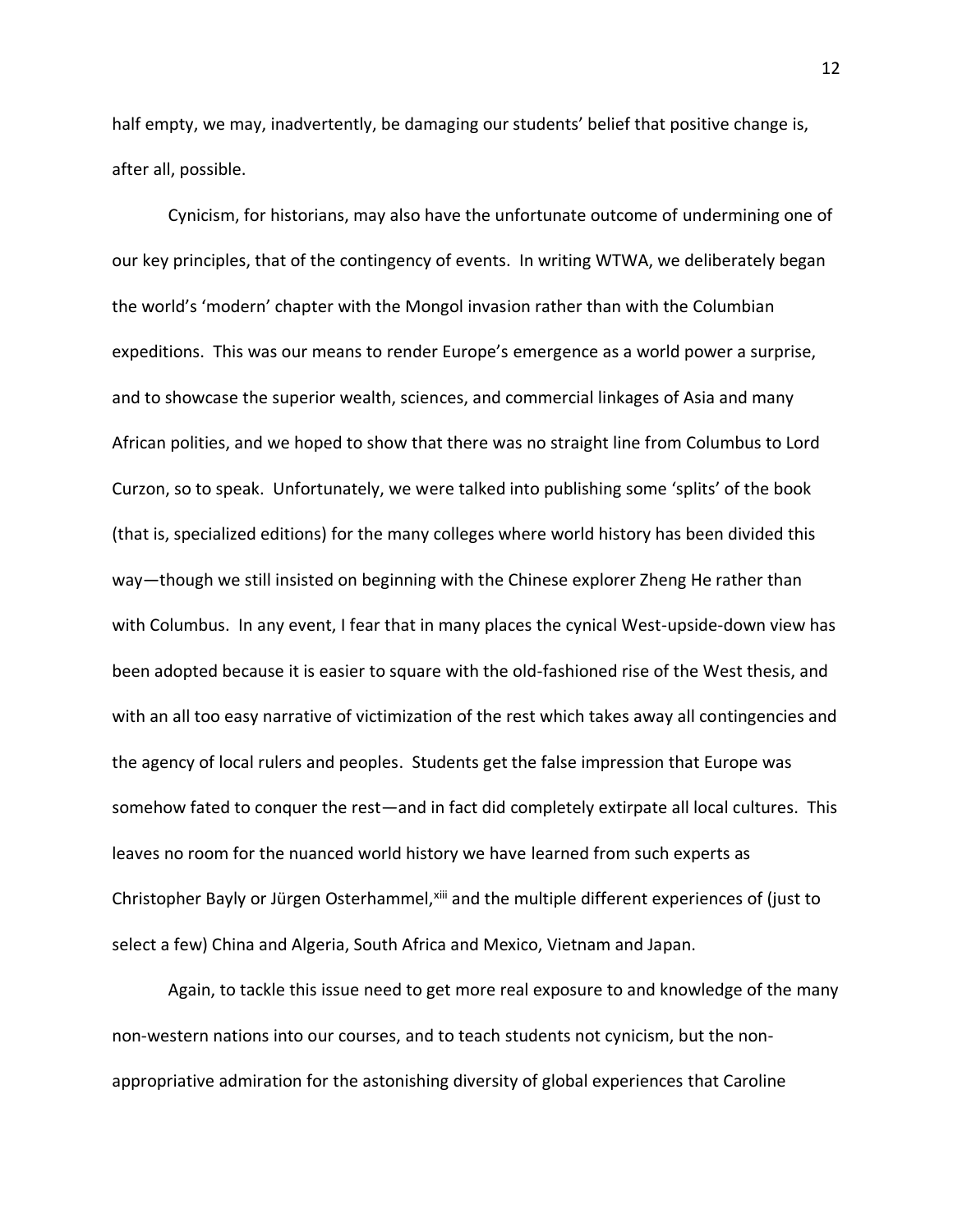Bynum advocated, and that the GAHTC library makes available. To teach our students contingency in world history is to underscore that things did not have to happen as they did, and that different environments, leaders, and forms of local resistance mattered. To reiterate the principle that history is contingent is to remind them that they have choices to make, just as did their ancestors (of course it is not to say that everyone's choices are equally constrained, or equally effectual; lessons in structural inequalities in choice-making are also essential!). If we are to expect our students to choose wisely, we need to give them confidence that those *choices do* make a difference and *can* make things better, the complete opposite of the cynic's point of view.

To return, finally, to wonder, and to advocacy: I recently learned that one of the environmentalist movement's earliest and most effective champions, Rachel Carson, was a great fan of wonder, first of all as a means of teaching children to cherish nature. In a 1956 article entitled "Help your Child to Wonder," published in *Woman's Home Companion*, Carson outlined an approach to raising children that beautifully echoes the medieval and romantic conceptions we have been following. Carson writes:

[F]or the child, and for the parent seeking to guide him, it is not half so important to *know* as to *feel*. If facts are the seeds that later produce knowledge and wisdom, then the emotions and the impressions of the senses are fertile soil in which the seeds must grow…Once the emotions have been aroused—a sense of the beautiful, the excitement of the new and the unknown, a feeling of sympathy, pity, admiration, or love—then we wish for knowledge about the objects of our emotion response. Once found, it has lasting meaning.<sup>xiv</sup>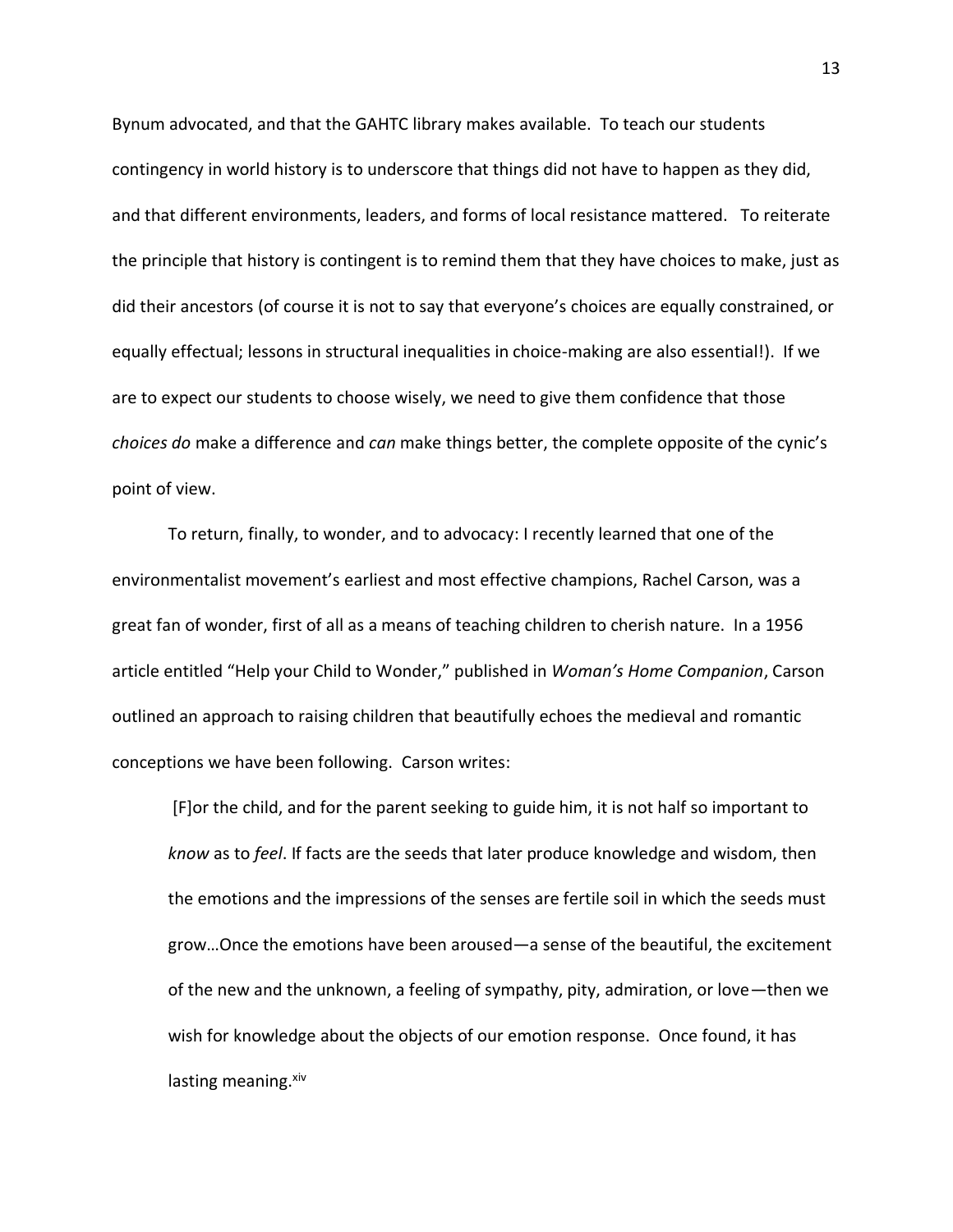Indeed, in an essay that details Carson's lifelong invocation of the wonders of nature, Warren Tormey describes her faith in wonder "as an ethical force, which serves as a foundation for her defense of nature against human encroachment and manipulation."<sup>xv</sup> I wonder if we historians can't somehow take a page out of Carson's book, or the glorious series "Blue Planet," and use wonder as an ethical force, reminding students of the creativity and resilience of the human spirit, and inspiring them to work to conserve the world's historical, as well as natural, treasures.

As I noted above, my training lies chiefly in European history, and like Schiller and Carson, I throw myself into teaching subjects, texts, and artifacts which—first--touch my heart. I do not want to be misunderstood as saying that I only teach, or only recommend teaching, 'happy' history, about beautiful and sunshiny things. I do, very often, teach about tragic and terrible things: the persecution of witches, the Armenian genocide, the horrific events of the Second World War. I assign heart-rending works such as Euripides' "The Trojan Women," Primo Levi's *Survival in Auschwitz*, and Svetlana Alexievich's *Secondhand Time*. I wish, in fact, I knew more of the non-European literature which treats the melancholy of unrequited love, the miseries inflicted by warfare, or the heartbreak of lives cut short by famine and disease. I wish I had known Attar's searing phrases about life's meaninglessness and brevity a few weeks ago when I had students read aloud Macbeth's agonizing lament, "Out, out brief candle!"<sup>xvi</sup> To teach world history as human tragedy is to teach empathy for all human beings; and here, too, I think there is a place for the medieval form of non-appropriative wonder. Of course, we must never forget that we are not the ones who have suffered, and that we will never fully understand the pain of others, foreign or domestic. But the more we teach and learn about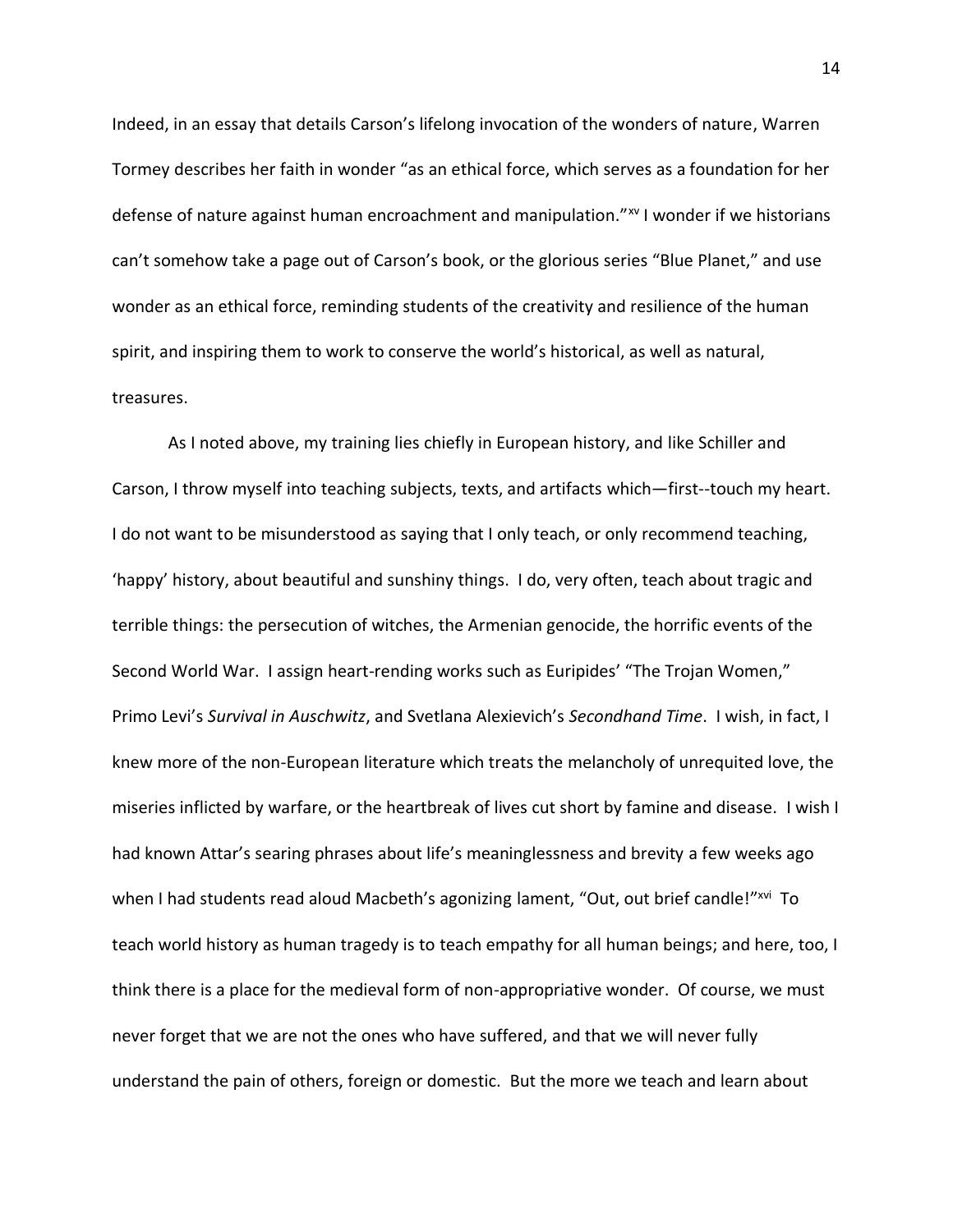those tragedies, and the more we hear those voices, the more we develop new, empathetic, habits of the heart, habits that will, one hopes, last a lifetime.

These days there is nothing I love more than teaching texts and monuments I find exquisite, heartbreaking, shocking, hilarious tributes to the human spirit in all its variety, in its breathtaking beauty *and* its astonishing depravity. I used to teach some historiographical and literary theory, but at least at the moment, I am much more eager to engage my students' sense of wonder than to sharpen their theoretical knives. Like Alfred Lord Tennyson's Lady of Shallot, imprisoned and able only to see the world through a mirror, I am half sick of shadows, and I long to get out into the sunlight landscapes beyond my already known world.<sup>xvii</sup> I want to learn, and to teach, about *other* people, and to believe that I can, albeit imperfectly, understand them, and convey to students the wonders of worlds beyond their own. I cannot do this simply by West-bashing or by theorizing otherness; what I need in my toolkit is empathy, aesthetic inspiration, and the power of wonder, and material resources, such as the GAHTC library, that strike my imagination with Schillerian rays of light.

Thus, for my part, for at least the next five years—very possibly the last years of my teaching life--I will be devoting myself to advocating for wonder and for empathy as a humanistic virtue. I will not, of course, suggest that we do away with critical thinking, or that we forget the many cruelties human beings have inflicted on one another. But I do want to make my contribution to confronting the cynicism I now see pervading our educational institutions and our society at large. With respect to global history, I hope to teach my students to think of it not only as a history of oppression and bloodshed—although of course it is that- but also as a vast archive of the tales of always imperfect humans, historical actors who have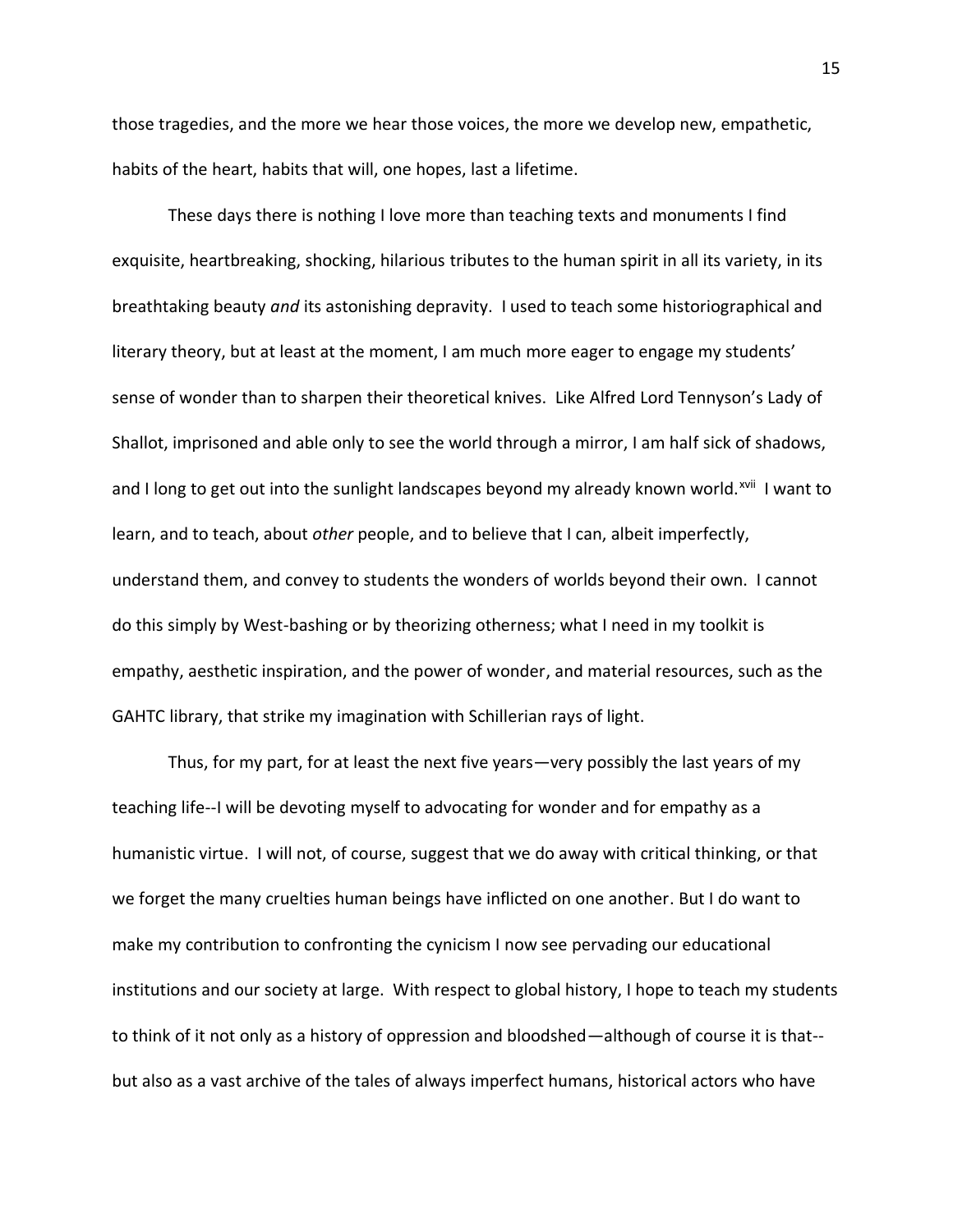left fascinating, difficult, and wonderful—in both senses—local and international legacies,

which continue to shape our lives, perspectives, and opportunities. In the end, for me, being a

global historian means that, to paraphrase Marley's ghost in *A Christmas Carol*, "Humankind is

my business." Instilling a sense of wonder for that business of being human should, in my

humble opinion, be what global historians, and good teachers, do.

<sup>i</sup> Suzanne Marchand, *Down from Olympus: Archaeology and Philhellenism in Germany, 1750- 1970* (Princeton: Princeton University Press, 1996).

ii Said's classic work is, of course, his *Orientalism* (New York: Pantheon Books, 1978).

iii Marchand, *German Orientalism in the Age of Empire: Religion, Race, and Scholarship* (New York: Cambridge University Press, 2009).

<sup>&</sup>lt;sup>iv</sup> Two excellent recent works, on very different topics come to mind: Alexander Bevilacqua's award-winning *The Republic of Arabic Letters: Islam and the Enlightenment* (Cambridge, MA: Harvard University Press, 2018), and Anna Maria Busse Berger's *The Search for Medieval Music in Africa and Germany, 1891-1961: Scholars, Singers, Missionaries* (Chicago: University of Chicago Press, 2020).

<sup>v</sup> Volume 2 of this coauthored work was published by W. W. Norton in 2002; I also contributed to the revising of subsequent editions of this volume. Volume 1 (the prequel!) was the work of an almost entirely different team of authors and first appeared more than a decade after the first. I owe a great deal of my engagement with world history and world historians to my many years of work on this widely-used textbook, and indeed it was my work on this project that earned me an invitation to the first of GAHTC's workshops.

<sup>&</sup>lt;sup>vi</sup> To cite only one passage, Attar, who frequently puts painful questions in the mouths of fools, writes:

<sup>&</sup>quot;The fool stood up, raised

His face to the heavens, and called out:

Maybe Your heart has not grown tired

Of these pitiful goings-on,

But mine did long ago! How long shall this continue?

Do You never grow weary of such things?"

Quoted in Kermani, *The Terror of God*, 14.

<sup>&</sup>lt;sup>vii</sup> Aristotle: "It is through wonder that men now begin and originally began to philosophize; wondering in the first place at obvious perplexities, and then by gradual progression raising questions about the great matters too, e.g. about the changes of the moon and of the sun, about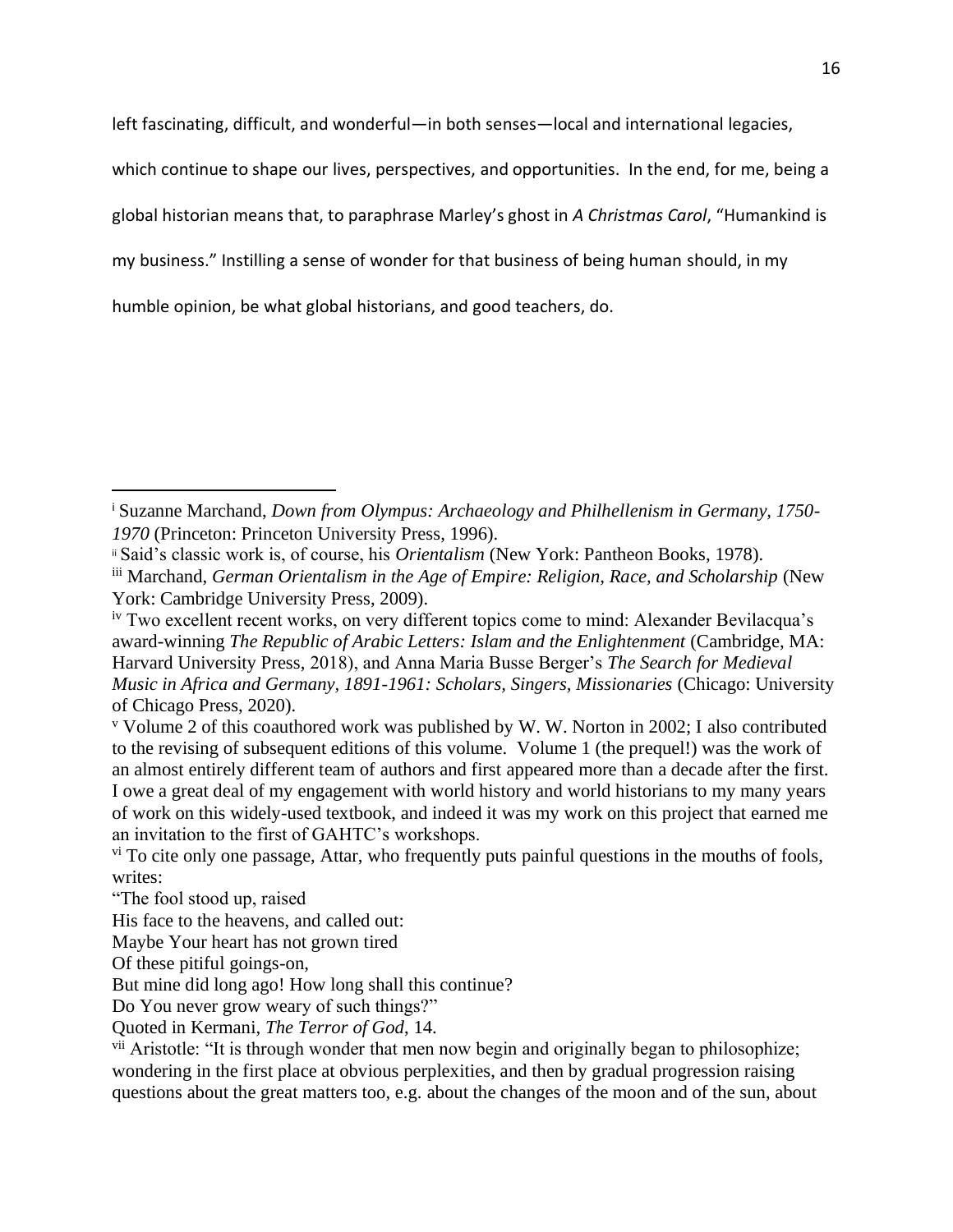the stars and about the origin of the universe." (Aristotle, *Metaphysics*, 1.982b; the Perseus Library translation is available at:

[http://www.perseus.tufts.edu/hopper/text?doc=Perseus%3Atext%3A1999.01.0052%3Abook%3](http://www.perseus.tufts.edu/hopper/text?doc=Perseus%3Atext%3A1999.01.0052%3Abook%3D1%3Asection%3D982b) [D1%3Asection%3D982b.](http://www.perseus.tufts.edu/hopper/text?doc=Perseus%3Atext%3A1999.01.0052%3Abook%3D1%3Asection%3D982b)

viii Caroline Walker Bynum, "Wonder," in *The American Historical Review* 102, no. 1 (Feb. 1997): 1-26; quotations 3, 25, 25-6.

ix Celeste Kidd and Benjamin Y Hayden, "The Psychology and Neuroscience of Curiosity," in *Neuron* 88 no. 3 (Nov. 2015): 449-60; quotation, 452. Thanks to Michelle Zerba for this reference.

x In just one of his many reproves to critics who see their tasks as that of fault-finding, Pope writes: "Whoever thinks a faultless piece to see/Thinks what ne'er was, nor is, nor e'er shall be." Alexander Pope, *An Essay on Criticism*, available at:

[https://www.gutenberg.org/files/7409/7409-h/7409-h.htm.](https://www.gutenberg.org/files/7409/7409-h/7409-h.htm)

xi Friedrich Schiller, *Schiller's Briefe über die ästhetische Erziehung des Menschen*, ed. Arthur Jung (Leipzig: B. G. Teubner, 1875), 177; my translation.

xii The subtitle of Nietzsche's *Ecce Homo* is "Wie man wird, was man ist" (How one becomes what one is). It should be noted, however, that in German, Nietzsche's subtitle also forms a pun and implicit reference to Ludwig Feuerbach's claim, "Der Mensch ist was er isst" (Man is what he eats), which is important for the interpretation of the text. Of course, the notion of the self's quest to know and realize itself fully, whether understood at the individual or the species level, is a venerable one, perhaps already imbedded in Homer's *Odyssey*. There is a strong parallel here, too, Attar's *Book of Suffering*; his wanderer drags himself through the world, only to realize he must look within himself; "What you have sought is within you,' speaks the soul, and instructs the wanderer to sink into its ocean. "'O soul, if you were everything, why did you let me wander so far first?' asks the wanderer, and the soul replies: 'So that you would recognize my worth. Your search,' the soul continues, 'was a search for yourself.'" Quoted in Kermani, *The Terror of God*, 45.

xiii I am thinking of classic works in the field such as Christopher Bayly's *The Birth of the Modern World, 1780-1914: Global Connections and Comparisons* (Malden, MA: Blackwell, 2012); and Jürgen Osterhammel, *The Transformation of the World: A Global History of the Nineteenth Century*, trans. Patrick Camiller (Princeton: Princeton University Press, 2014), although both authors have written many more works, and there are hundreds more volumes one might cite.

xiv Carson quoted in Warren Tormey, "Teaching Rachel Carson Within the Traditions of Wonder," in *Studies in Popular Culture* 41, no. 2 (Spring 2019): 18.

xv Tormey, "Teaching Rachel Carson," 1.

xvi "Tomorrow, and tomorrow, and tomorrow,

Creeps in this petty pace from day to day,

To the last syllable of recorded time;

And all our yesterdays have lighted fools

The way to dusty death. Out, out, brief candle!

Life's but a walking shadow, a poor player,

That struts and frets his hour upon the stage,

And then is heard no more. It is a tale

Told by an idiot, full of sound and fury,

Signifying nothing." Shakespeare, *Macbeth*, V.v.